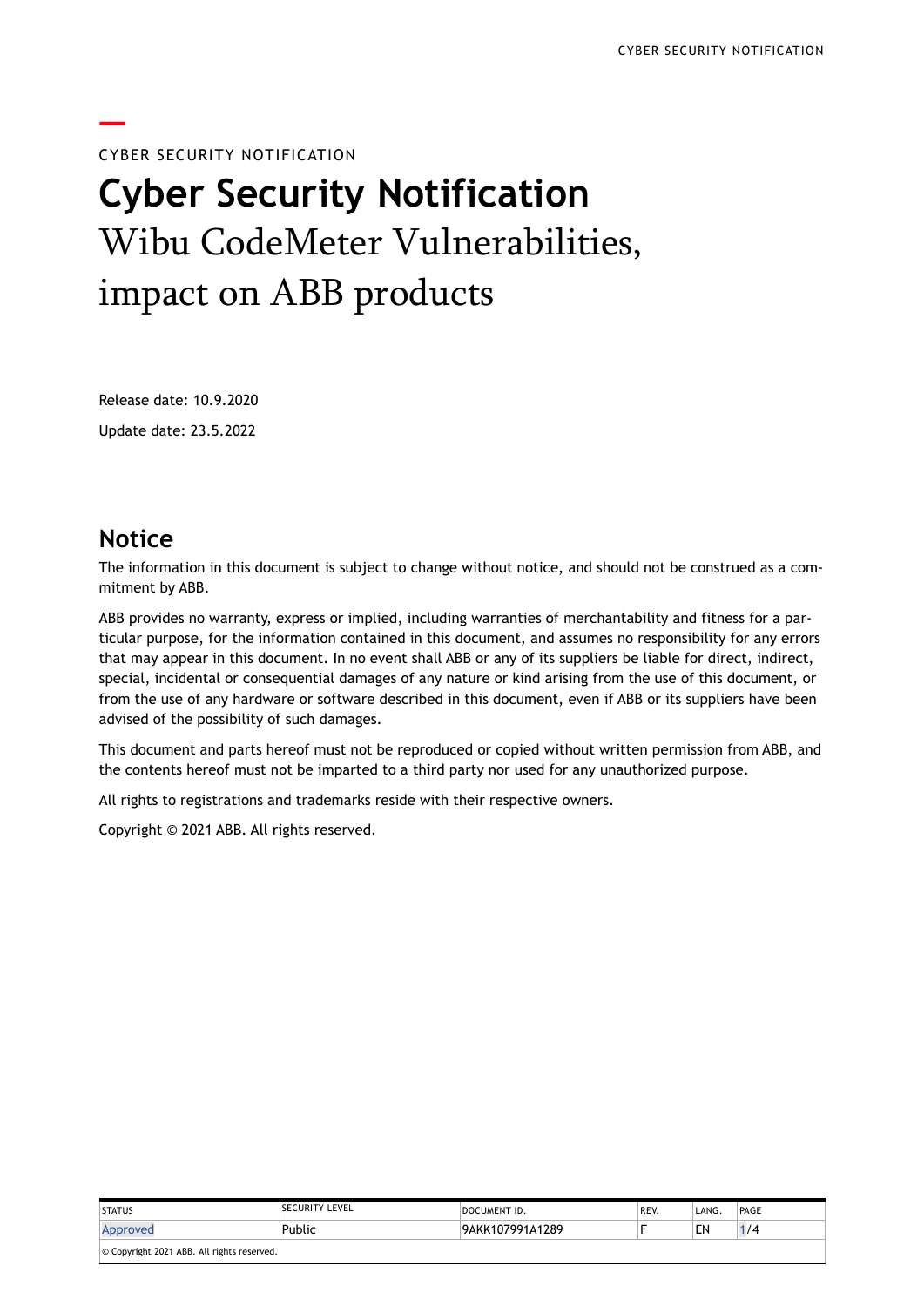## **Summary**

On the  $8^{\rm th}$  of Sep 2020, a series of vulnerabilities affecting CodeMeter Runtime from WIBU SYSTEMS, were made public through WIBU security advisories web site. Products using this service might be affected by one or more of the Common Vulnerabilities and Exposures (CVEs) listed below.

ABB has evaluated the potential impacts on its products and performed vulnerability handling procedures to ensure any product related issues are properly addressed. With this announcement from WIBU SYSTEMS, it is understood that it is ABB's responsibility to integrate patches or fixes to address these vulnerabilities in the CodeMeter Runtime for products which are affected. Customers using any of the products identified as affected below should follow the links to the respective advisories for more details.

| <b>CVE</b>      | CVSSv3 Score |
|-----------------|--------------|
| CVE-2020-14513  | 7.5          |
| ICVE-2020-14519 | 8.1          |
| CVE-2020-14509  | 10.0         |
| CVE-2020-14517  | 9.4          |
| CVE-2020-16233  | 7.5          |
| CVE-2020-14515  | 7.4          |

The vulnerability CVE numbers and CVSS scores are listed in the table below:

| <b>STATUS</b>                              | <b>SECURITY LEVEL</b> | DOCUMENT ID.    | REV. | 'LANG. | PAGE |  |
|--------------------------------------------|-----------------------|-----------------|------|--------|------|--|
| Approved                                   | Public                | 9AKK107991A1289 |      | EN     | 2/4  |  |
| © Copyright 2021 ABB. All rights reserved. |                       |                 |      |        |      |  |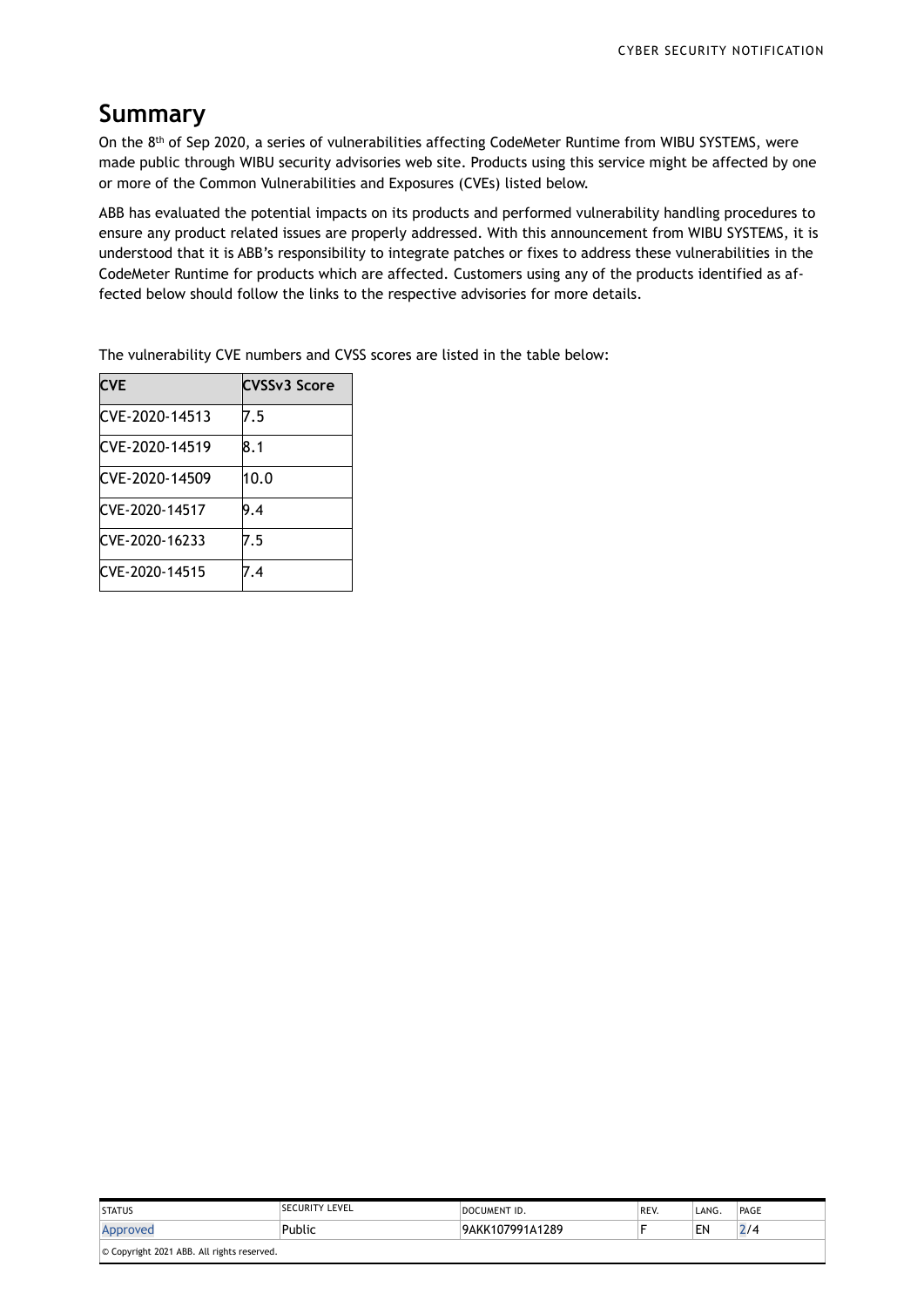# **Affected Products**

Based on the information at the time of this writing, ABB has concluded the investigation and identified the following products affected by the vulnerabilities in Wibu CodeMeter. ABB products not listed are evaluated as not impacted.

| <b>Product / System</b><br>line                                       | <b>Products and affected versions</b>                                                    | <b>Link to Advisory</b> |
|-----------------------------------------------------------------------|------------------------------------------------------------------------------------------|-------------------------|
| <b>Drive Application</b><br><b>Builder</b>                            | Drive Application Builder,<br>version 1.1.0 and older                                    | Advisory                |
| ABB Ability <sup>™</sup> Virtual<br>Commissioning for<br>drives       | ABB Ability <sup>™</sup> Virtual Commissioning for drives,<br>version 1.0.1 and older    |                         |
| ABB Ability <sup>™</sup><br><b>Condition Monitoring</b><br>for drives | ABB Ability <sup>™</sup> Condition Monitoring for drives On-<br>premises v 1.4 and older |                         |
| AC 800PEC platform                                                    | AC 800PEC Tool 2.6.1.0 and older                                                         | Advisory                |
|                                                                       | EXC Control Terminal (ECT) 2.6.1.0 and older                                             |                         |
|                                                                       | Control Terminal Management Studio (CTMS)<br>2.6.1.0 and older                           |                         |
|                                                                       | Traction Control Terminal (TCT) - "BORDLINE-View V"<br>$2.6.1.0$ and older               |                         |
| <b>Automation Studio</b>                                              | Automation Studio older than version 4.10                                                | Advisory                |
| <b>Automation Builder</b>                                             | Automation Builder older than Version 2.3.0                                              | Advisory                |
| ABB Ability(TM)<br><b>Operations Data</b><br>Management zenon         | ABB Ability(TM) Operations Data Management<br>zenon, version 8.10 and older              | Advisory                |
| <b>APROL</b>                                                          | APROL Process Control System older than version<br>R 4.2-06P1                            | Advisory                |
| <b>Technology Guarding</b>                                            | Technology Guarding older than version 1.2.1.5                                           | Advisory                |
| PVI Development<br>Setup                                              | PVI Development Setup older than version 4.10                                            | Advisory                |
| <b>Automation Studio</b><br>Target for Simulink                       | Automation Studio Target for Simulink, versions<br>6.0.0.x to 6.3.0.x                    | Advisory                |

For more specific guidance e.g., recommended immediate actions, mitigating actions and workarounds, please refer to the product specific notifications and advisories.

| <b>STATUS</b>                              | <b>ISECURITY LEVEL</b> | <b>DOCUMENT ID.</b> | REV. | LANG. | PAGE |  |
|--------------------------------------------|------------------------|---------------------|------|-------|------|--|
| Approved                                   | Public                 | 9AKK107991A1289     |      | EN    | 3/4  |  |
| © Copyright 2021 ABB. All rights reserved. |                        |                     |      |       |      |  |